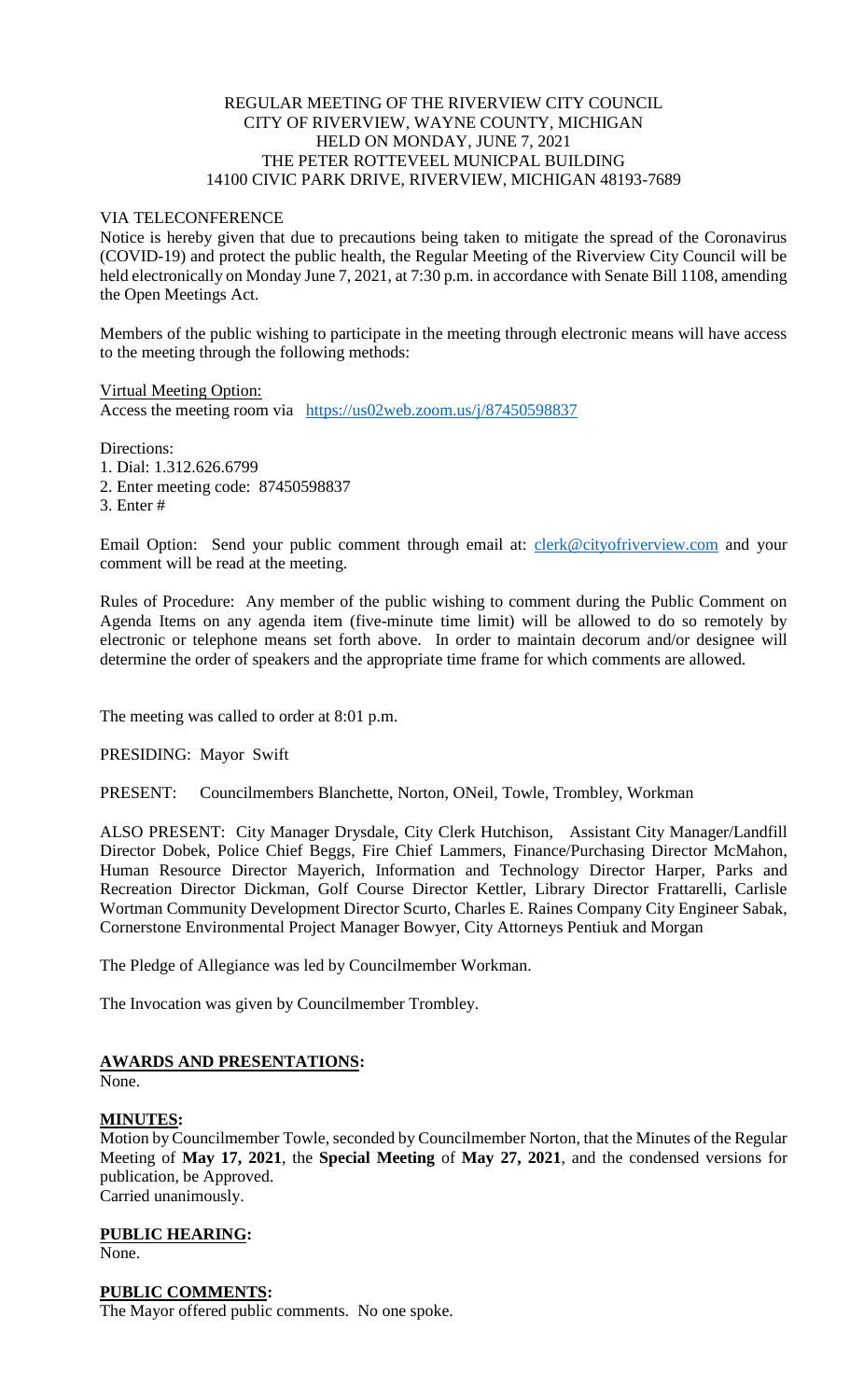# **ORGANIZATIONAL BUSINESS:**

Motion by Councilmember Trombley, seconded by Councilmember Norton, that the **nominations** and **appointments** of Mr. **Gerald Masley**, Mr. **Jerry Perry** and Mr. **Gene Wagoner** to the **Veterans' Memorial Committee** be approved. Carried unanimously.

Motion by Councilmember Trombley, seconded by Councilmember Workman, that Resolution 21-10, Establishing the **Veterans' Memorial Committee** be **Amended** by **Adding** the Position of an **Alternate Citizen** member with the same qualifications as regular citizen members, be Approved. AYES: Councilmembers Blanchette, Towle, Trombley, Workman NAYS: Mayor Swift, Councilmembers Norton, ONeil Motion carried.

Motion by Councilmember Trombley, seconded by Councilmember Towle, that the **nomination** and **appointment** of Mr. **Elmer Trombley** as the **alternate citizen representative** to the **Veterans' Memorial Committee** be Approved. Carried unanimously.

#### **CONSENT AGREEMENT:**

Motion by Councilmember Trombley, seconded by Councilmember Towle, that the Consent Agenda be approved as follows:

- Ratify **Emergency Award** of **Temporary Labor Services** to **Entech Staffing Solutions** and **Advance Staffing** on an as needed basis for a one (1) year period in concurrence with the Ad Hoc Land Preserve Committee.
- AYES: Mayor Swift, Councilmembers Norton, ONeil, Towle, Trombley, Workman

NAYS: Councilmember Blanchette

Motion carried.

### **RESOLUTIONS:**

Motion by Councilmember Workman, seconded by Councilmember Blanchette, that Resolution No. 21- 12, **Approving** the **2021/22 Annual Operating Budget** for the City of Riverview, be Adopted.

# RESOLUTION NO. 21-12 CITY OF RIVERVIEW BUDGET APPROPRIATIONS RESOLUTION JULY 1, 2021 – JUNE 30, 2022

WHEREAS, the expenditures for the fiscal year commencing July 1, 2021 and ending June 30, 2022, are hereby appropriated on a departmental and activity total basis as follows:

| General Fund:                         |                  |
|---------------------------------------|------------------|
| City Council                          | \$<br>86,425     |
| <b>City Manager</b>                   | 418,750          |
| Purchasing / Assessing                | 232,109          |
| City Attorney                         | 512,500          |
| City Clerk                            | 320,058          |
| Finance / Treasury                    | 422,350          |
| <b>Human Resources</b>                | 192,107          |
| Police                                | 4,525,272        |
| Fire                                  | 1,836,673        |
| <b>Public Works</b>                   | 1,101,786        |
| <b>Building Maintenance</b>           | 432,514          |
| <b>Motor Vehicles</b>                 | 235,661          |
| Parks Maintenance                     | 90,045           |
| <b>Community Development</b>          | 258,370          |
| Building & Engineering                | 333,796          |
| Recreation                            | 750,174          |
| <b>Management Information Systems</b> | 211,496          |
| <b>Employee Benefits</b>              | 37,634           |
| Insurance                             | 126,478          |
| <b>Operating Transfers Out</b>        | 85,000           |
| <b>Total Expenditures</b>             | \$<br>12,209,198 |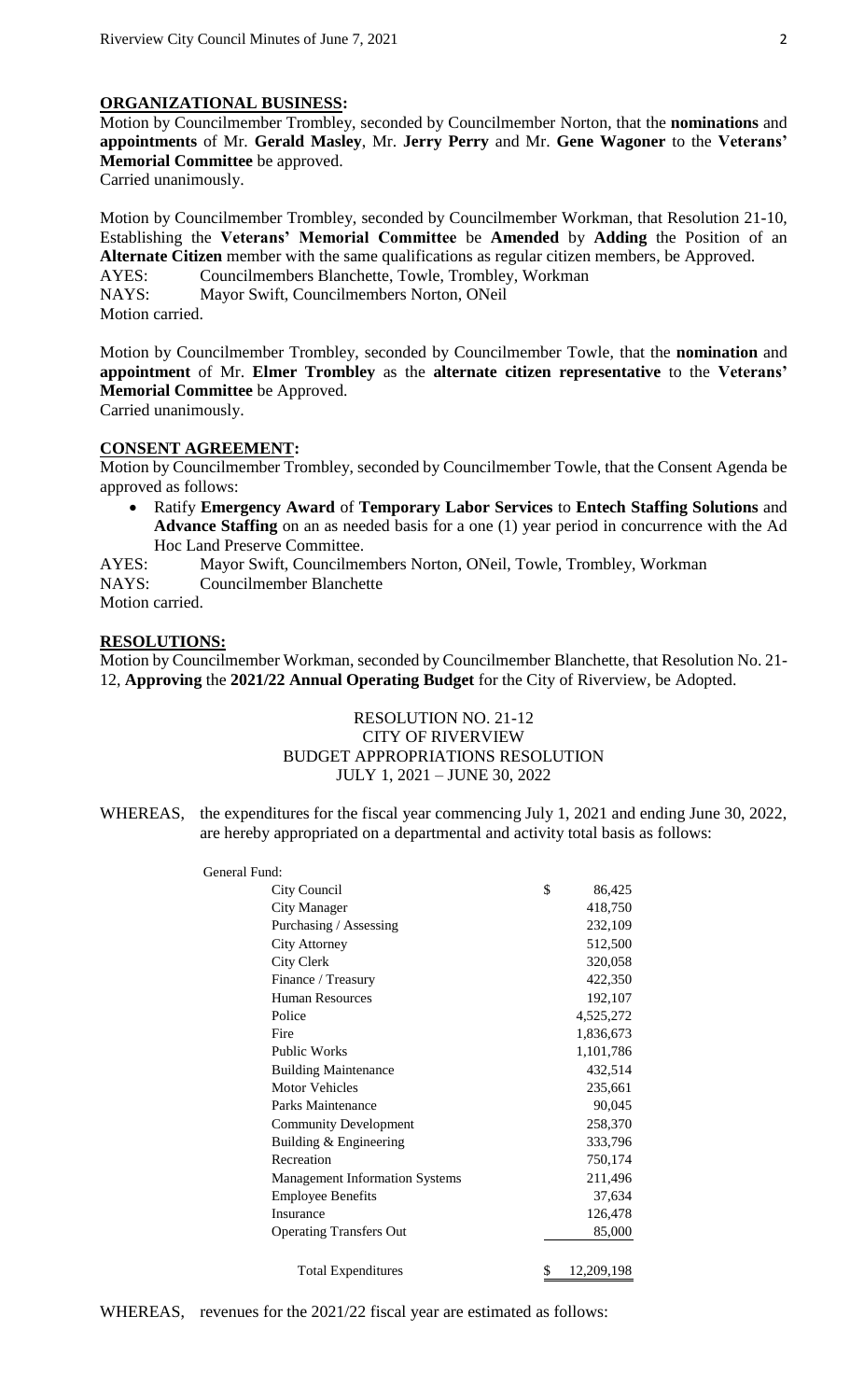| General Fund:                 |                 |
|-------------------------------|-----------------|
| <b>Property Taxes</b>         | \$<br>5,730,662 |
| Interest & Investment Income  | 500             |
| Transfers (In)                | 2,650,000       |
| Licenses & Permits            | 291,200         |
| <b>Federal Sources</b>        |                 |
| <b>State Sources</b>          | 1,475,885       |
| Fine & Forfeitures            | 83,500          |
| <b>Charges for Services</b>   | 685,700         |
| <b>Charges to Other Funds</b> | 1,086,430       |
| Other Revenue                 | 57,562          |
| Recreation                    | 158,730         |
| <b>Total Revenues</b>         | 12,220,169      |

### WHEREAS, the City Council hereby approves budgets for the period of July 1, 2021 through June 30, 2022, for the following funds in the amounts set forth below:

| Major Streets Fund        | \$<br>862,471 |
|---------------------------|---------------|
| Local Streets Fund        | 795,831       |
| Garbage & Rubbish Fund    | 416,435       |
| Cable & Telecomm Fund     | 428,175       |
| Drug Law Enforcement Fund | 148,454       |
| Library Fund              | 404,232       |
| Comm Dev Block Grant Fund | 20,000        |
| Street & Water Main Bonds | 915,250       |
| Cap Imprvmt/Equipmt Fund  | 635,383       |
| Golf Combined             | 1,932,530     |
| Water & Sewer Fund        | 4.996.860     |
| Land Preserve Fund        | 24,809,949    |
| Self-Insurance Fund       | 421,596       |
| Retiree Insurance Fund    | 1,799,283     |
|                           |               |

WHEREAS, The City Tax Rates were also set on June 1, 2021, for the 2021/22 fiscal year after the required notices were filed and public hearing held. The Tax Rates were calculated in accordance with Michigan Compiled Law Section 211.34 E and 211.34 D. The City Tax Rates calculated are the minimum required to defray the operating expenses for the fiscal year July 1, 2021, through June 30, 2022.

The approved tax rates are as follows:

|    | <b>Operating Millage</b>           | Rate per thousand taxable value |
|----|------------------------------------|---------------------------------|
|    | <b>City Operating</b>              | \$14.71/thousand taxable value  |
|    | <b>Refuse Collection</b>           | 0.00/thousand taxable value     |
| 3. | <b>Library Operation</b>           | 0.80/thousand taxable value     |
|    | 4. Local Road Repair               | 0.70/thousand taxable value     |
| 5. | <b>Fire Protection</b>             | 1.47/thousand taxable value     |
| 6. | Road Bond (Voter Approved)         | 2.70/thousand taxable value     |
|    | Total City Tax Rate - July 1, 2021 | \$20.38/thousand taxable value  |
|    |                                    |                                 |

NOW, THEREFORE, BE IT RESOLVED the City Council hereby approves the City Budget containing the appropriations and levy of taxes for the period of July 1, 2021 through June 30, 2022 and all sums be paid into the several funds to which they belong.

AYES: Mayor Swift, Councilmembers Blanchette, Norton, ONeil, Towle, Trombley, Workman NAYS: None.

EXCUSED: None.

ADOPTED this 7<sup>th</sup> day of June, 2021.

This resolution shall take effect on July 1, 2021.

ATTEST:

\_\_\_\_\_\_\_\_\_\_\_\_\_\_\_\_\_\_\_\_\_\_\_\_\_\_\_\_\_\_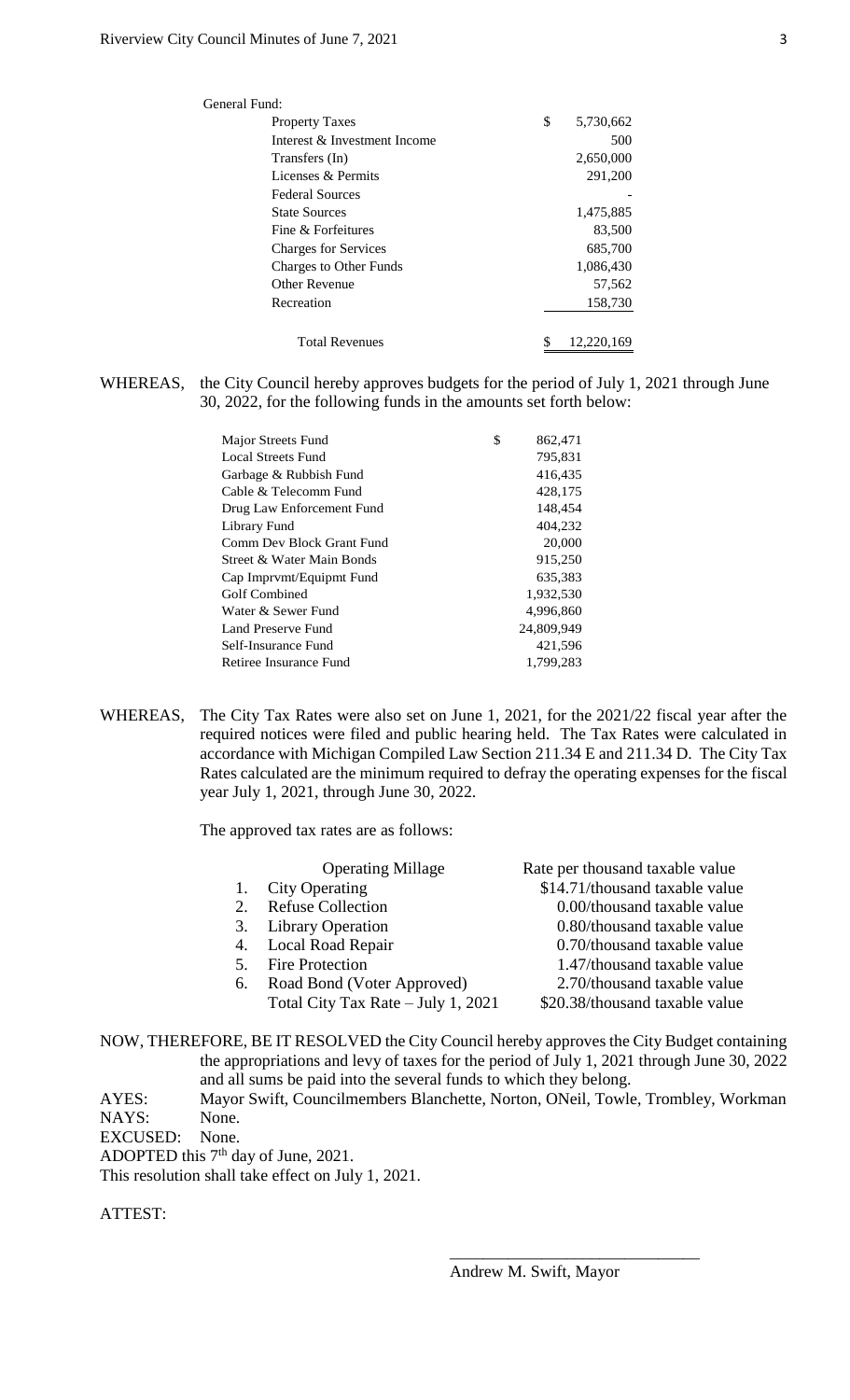I, Cynthia M. Hutchison, duly authorized City Clerk of the City of Riverview, do hereby certify the attached Resolution, Adopting the City of Riverview 2021/2022 Budget Appropriations, is a true copy of a resolution adopted by the Riverview City Council at their regular meeting of June 7, 2021.

 $(S E A L)$ 

### Cynthia M. Hutchison, City Clerk

\_\_\_\_\_\_\_\_\_\_\_\_\_\_\_\_\_\_\_\_\_\_\_\_\_\_\_\_\_\_\_\_

Motion by Councilmember Norton, seconded by Councilmember Blanchette, that Resolution No. 21- 12, **Approving** the **2021/22 City** of **Riverview Operating Millage Rates**, be Adopted.

### RESOLUTION NO. 21-13 RESOLUTION APPROVING THE 2021/22 CITY OF RIVERVIEW OPERATING MILLAGE RATES FOR OPERATION, DEBT, LOCAL ROADS AND LIBRARY SERVICES.

WHEREAS, the City Council of the City of Riverview has been advised by the City Assessor that the State taxable valuation for the 2021 tax year of taxable value property located within the City of Riverview is \$340,739,194, as compared to \$336,161,693 taxable value for the 2020 tax year including net 2020 additions.

NOW, THEREFORE, BE IT RESOLVED that the City tax rate for the fiscal year 2021/22 for the City of Riverview shall be set at:

- \$14.71 operating;
- \$ 0.00 refuse collection and disposal;
- \$ 0.80 for Library service;
- \$ 0.70 for Local Road Repair;
- \$ 1.47 for Fire Department Special assessment; and
- \$ 2.70 for Voter Approved Water Main and Road Construction Bonds
	- \$20.38 for a combined July 1, 2021 tax rate of \$20.38 value per thousand taxable value.

AYES: Mayor Swift, Councilmembers Blanchette, Norton, ONeil, Towle, Trombley, Workman NAYS: None.

EXCUSED: None.

ADOPTED this 7th day of June, 2021.

This resolution shall take effect on July 1, 2021.

ATTEST:

Andrew M. Swift, Mayor

\_\_\_\_\_\_\_\_\_\_\_\_\_\_\_\_\_\_\_\_\_\_\_\_\_\_\_\_\_\_\_\_\_

I, Cynthia M. Hutchison, duly authorized City Clerk of the City of Riverview, do hereby certify the attached Resolution, Adopting the 2021/22 Operating Millage Rates for Operation, Debt, Local Roads and Library Services, is a true copy of a resolution adopted by the Riverview City Council at their regular meeting of June 7, 2021.

 $(S E A L)$ 

Cynthia M. Hutchison, City Clerk

\_\_\_\_\_\_\_\_\_\_\_\_\_\_\_\_\_\_\_\_\_\_\_\_\_\_\_\_\_\_\_\_

Motion by Councilmember Blanchette, seconded by Councilmember Trombley, that Resolution No. 21- 13, **Approving** the **2021-2026 Capital improvements Plan** (CIP) for the City of Riverview, be Adopted.

# RESOLUTION NO. 21-14 CITY OF RIVERVIEW RESOLUTION APPROVING THE 5-YEAR CAPITAL IMPROVEMENT PLAN JULY 1, 2021 – JUNE 30, 2026

WHEREAS, the 2021-26 Capital Improvement Plan was presented by the City Manager to the City Council on April 21, 2021 as part of the annual budget presentation; and

WHEREAS, the 2021-26 Capital Improvement Plan was presented by the Finance Director to the City Planning Commission on May 6, 2021; and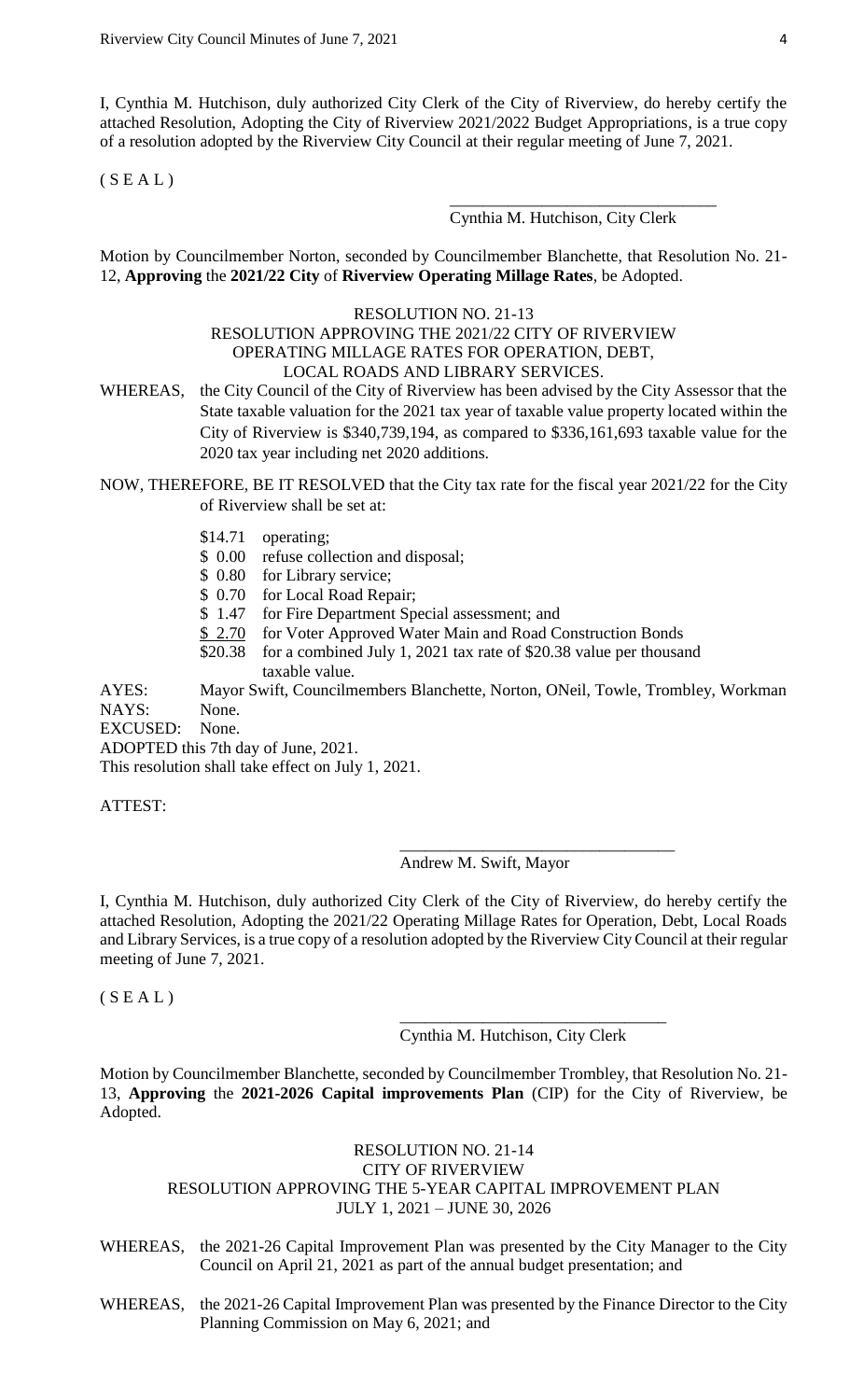WHEREAS, Public Act 285 of 1931, as amended, allows for the adoption of the Capital Improvements Plan by a majority vote of the City Council. The differences between the version approved by the City Planning Commission are reconciled by five affirmative votes of the City Council at the time of adoption, or by five affirmative votes being cast by the City Council at the time when financial commitment to the projects are made.

NOW, THEREFORE, BE IT RESOLVED, by the City Council of the City of Riverview, Michigan that the 5-Year Capital Improvements Plan for the period of July 1, 2021 through June 30, 2026, as presented, is hereby approved. AYES: Mayor Swift, Councilmembers Blanchette, Norton, ONeil, Towle, Trombley, Workman NAYS: None.<br>EXCUSED: None. EXCUSED: ADOPTED this 7<sup>th</sup> day of June, 2021. ATTEST:

\_\_\_\_\_\_\_\_\_\_\_\_\_\_\_\_\_\_\_\_\_\_\_\_\_\_\_\_\_\_\_\_\_\_\_ \_\_\_\_\_\_\_\_\_\_\_\_\_\_\_\_\_\_\_\_\_\_\_\_\_\_\_\_\_\_\_\_\_\_

Andrew M. Swift, Mayor Cynthia M. Hutchison, City Clerk

### **ADMINISTRATION**:

Motion by Councilmember Trombley, seconded by Councilmember Workman, that the Bid Award and Authorization for Execution of Agreement for the **2021 Street Sectioning Program** with **Dominic Gaglio Construction**, Inc., in the amount of \$**545,347.00**, plus 10% contingency in the amount of \$**54,534.70** for a total amount of \$**599,881.70** be Approved. Carried unanimously.

Motion by Councilmember Blanchette, seconded by Councilmember ONeil, that the **Bidding Process**  be **Waived** and Authorization to Award of **Asphalt Mastic Repairs**, with **Scodeller Construction**, in the amount of \$**84,773.50** and 10% contingency in the amount of \$**8,477.35** for a total cost of \$**93,250.85**; and Authorization for **Engineering Fees** to **C. E. Raines Company** in an amount not to exceed \$**12,500.00** be Approved.

Carried unanimously.

### **ORDINANCES:**

Motion by Councilmember Trombley, seconded by Councilmember ONeil, that Authorization for the Clerk to give the **Second Reading**, by title only, of Proposed Ordinance No. **722** – to Amend the Code of Ordinances, **Section 66-3,** to Ratify and Approve **Traffic Control Order Number 427.** Carried unanimously.

> CITY OF RIVERVIEW PROPOSED ORDINANCE NO. 722 AN ORDINANCE TO AMEND THE CODE OF ORDINANCES OF THE CITY OF RIVERVIEW TO AMEND SECTION 66-3 TO RATIFY AND APPROVE TRAFFIC CONTROL ORDER NUMBER 427

#### THE CITY OF RIVERVIEW ORDAINS:

ARTICLE I. Section 66-3 is hereby amended to include Traffic Control Order Number 427, to hereafter read as follows:

Section 66-3. - Traffic control orders. All traffic-control devices and signs over which the City of Riverview retains jurisdiction, as listed in Traffic-Control Order Number 427, as filed with the city clerk are hereby adopted, approved and codified in conformance with Section 2.53 of the Uniform Traffic Code. This codification is made pursuant to MCL 117.5b, MSA 5.2084(2).

ARTICLE II. Penalty: A person violating this ordinance shall be punished in accordance with Section 1-8 of the Code of Ordinances of the City of Riverview, unless a different penalty is expressly provided in this ordinance.

ARTICLE III. Severability: Should any word, sentence, phrase or any portion of this Ordinance be held in a manner invalid by any Court of competent jurisdiction or by any agency having authority to do so for any reason whatsoever, such holding shall be construed and limited to such word, sentence, phrase or any portion of the Ordinance held to be invalid and shall not be construed as affecting the validity of any remaining words, sentence, phrases or portions of the Ordinance.